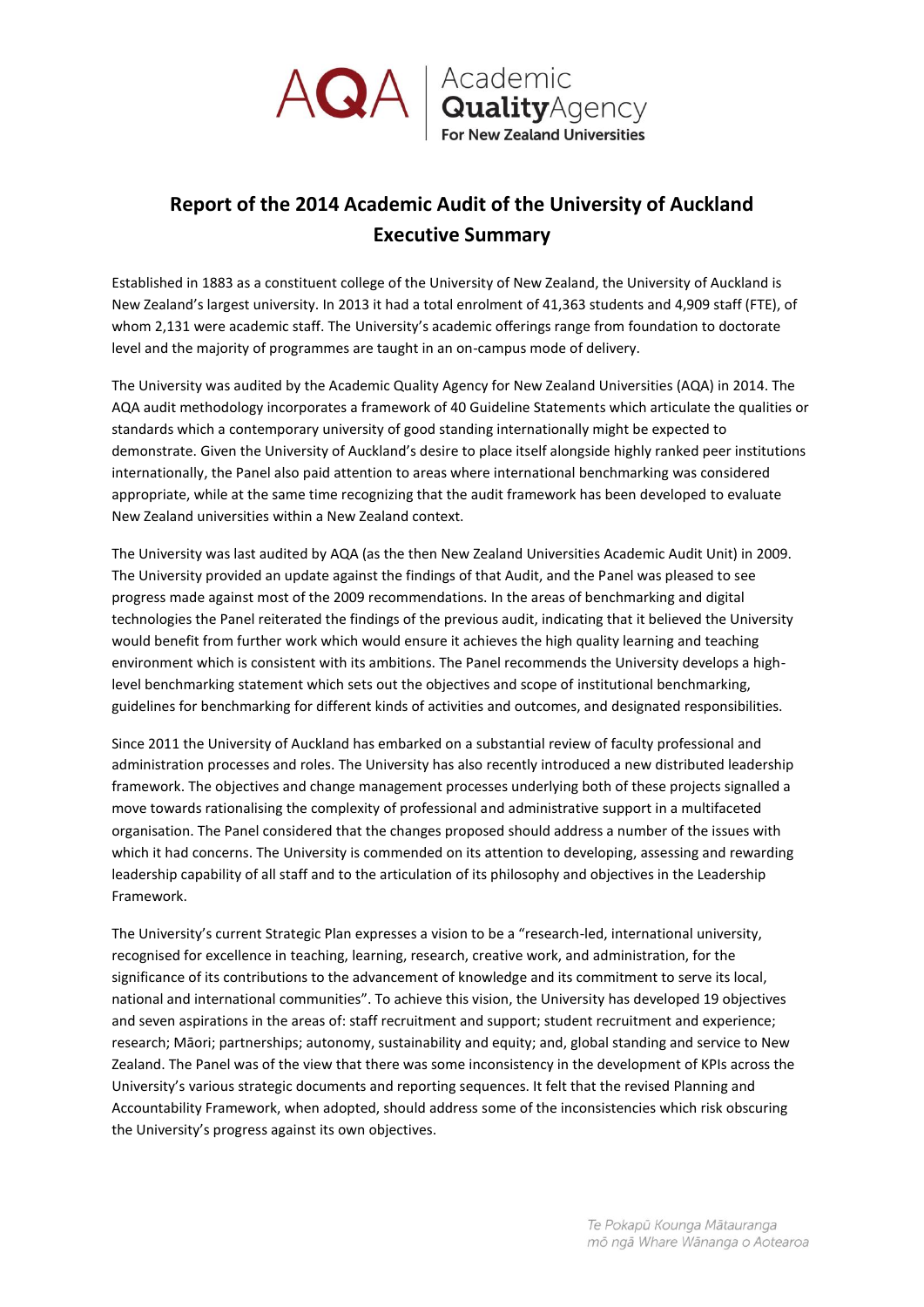The Panel considers the University's Long Term Capital Plan over the next decade to be ambitious, but was satisfied that those responsible for maintenance, refurbishment and development of infrastructure are well versed in the space needs and expectations related to teaching and learning and have good processes in place for gaining input related to pedagogical developments.

The University has a structured approach to student input and feedback, ensuring that this happens systematically at the level of the student's individual class, at school, department and faculty level and at institutional level. The Panel considered these processes for ensuring a student voice is heard at all organisational levels of the University are exemplary.

The University's current Learning and Teaching Plan includes several "actions" related to digital technologies, digital learning and alignment of infrastructure developments with teaching and learning requirements. However the Panel deduced that decisions to engage in use of contemporary digital technologies for teaching remained largely a matter of individual staff preference or were individual department or school or faculty initiatives. The Panel recommends that the University gives urgent attention to developing a coherent strategy to develop digital technologies and staff engagement with these for student learning.

Information resources under the stewardship of Libraries and Learning Services are highly regarded and the University is commended for continuing to provide exceptionally good quality services to staff and students.

The University aims for "a diverse student body of the highest possible academic potential". The University is commended on its long-standing comprehensive, systematic and informed approach to encouraging the access and transition of Māori and Pacific students, including the University Targeted Admission Scheme (UTAS), clear communication of admission requirements and wide range of activities to support transition. In particular, the Panel commends the support provided by the Faculty of Medical and Health Sciences' Māori and Pacific Admission Scheme (MAPAS) and the Tuākana Learning Community.

The University identified some areas of risk surrounding the provision of academic advice, and the Panel recommends that it establishes formal protocols in this area. In the provision of non-course-related information, the University is commended on its AskAuckland website and mobile app.

The University's processes for course and programme approval are consistent and robust, and include a range of mechanisms to seek relevant stakeholder input. The University's current Graduate Profile is in need of refreshment to reflect its contemporary aspirations for its graduates.

The Guidelines for Programme Reviews are comprehensive. The Panel recommends that the University explores ways of ensuring that programmes which are subject to professional accreditation review are reviewed regularly for assurance that they also deliver general education and non-discipline-specific experiences which align with the institution's Graduate Profile.

The Panel considered that the University's processes for managing and monitoring assessment practice and outcomes are sound. It is satisfied that the University has adequate procedures in place for identifying and assisting students who might be at risk of not meeting the University's achievement expectation. The University is commended on the introduction of a mandatory academic integrity course and on its initiative in making this available for open access.

The University has recognised the particular issues of student engagement that are linked to a multiple site, city-based institution with a large percentage of students living at home. Overall, the Panel was satisfied that the University has very good support services to ensure a safe and inclusive environment for its staff and students.